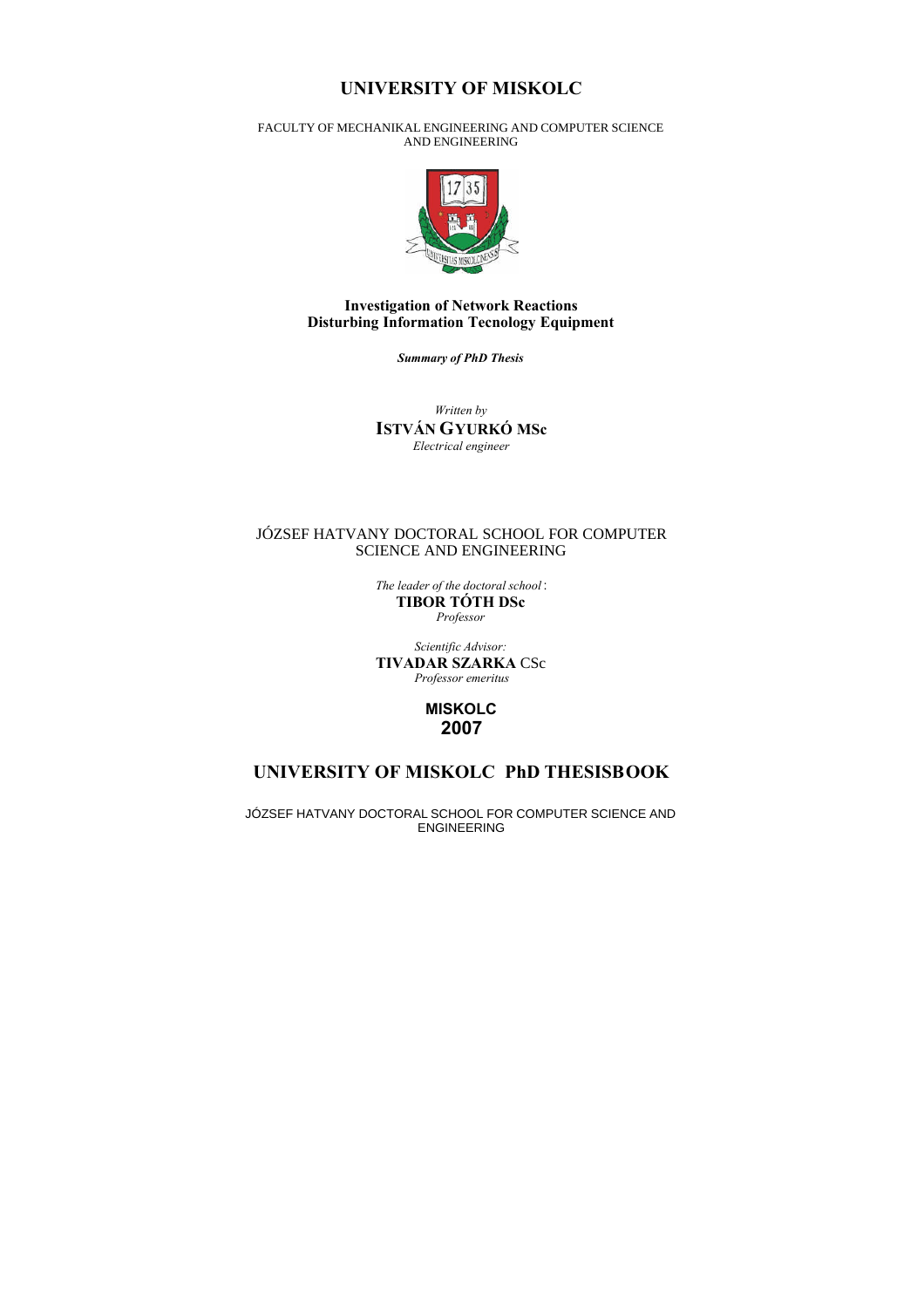# **Investigation of Network Reactions Disturbing Information Tecnology Equipment**

*Written by* **ISTVÁN GYURKÓ** MSc *Electrical engineer*

# WHO IS AN APPLYING FOR A PhD TITLE

**MISKOLC 2007**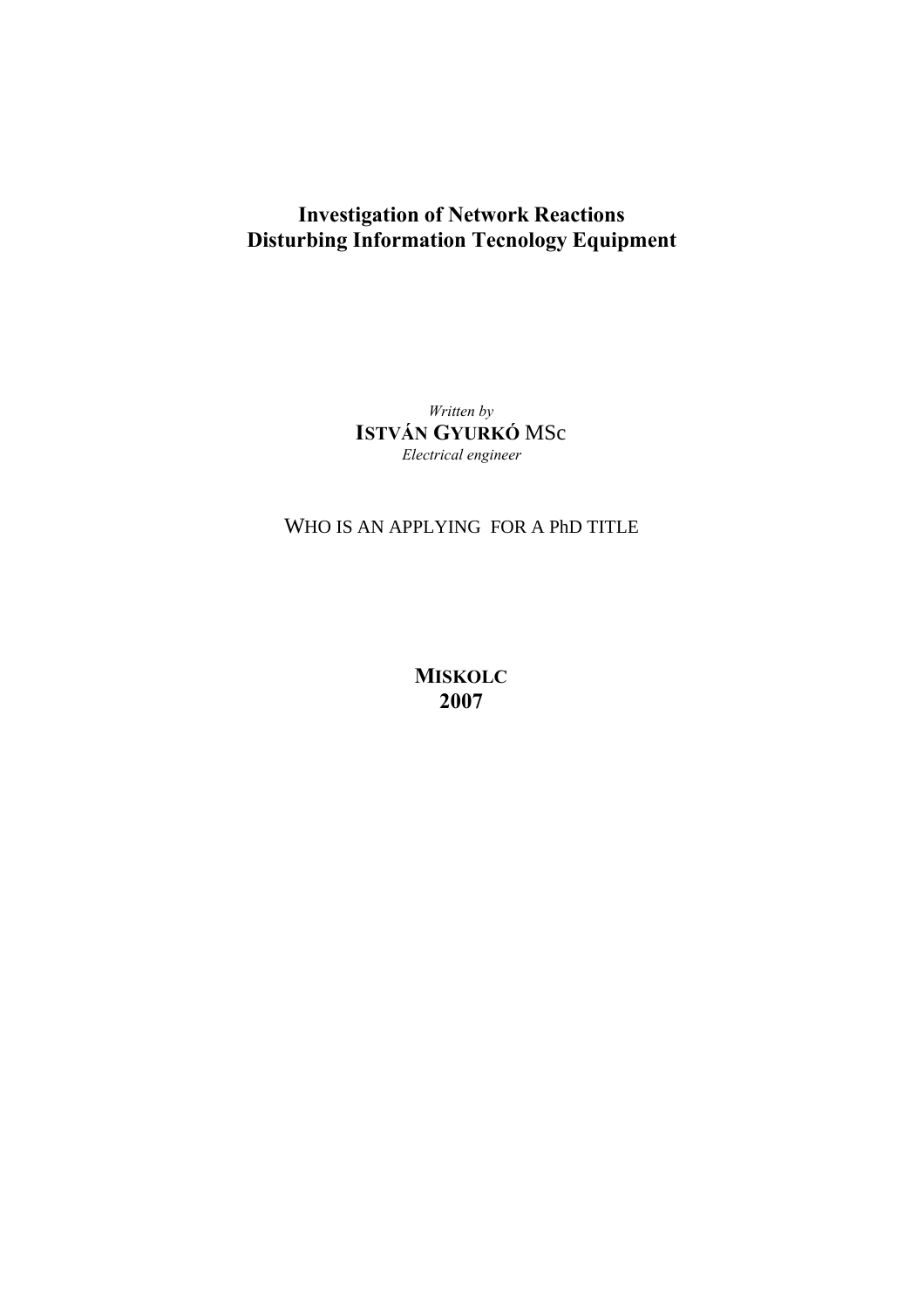# **Members of critics committee**

| Chairman:  | István Vajda DSc, professor(BUTE)                                                                                                         |
|------------|-------------------------------------------------------------------------------------------------------------------------------------------|
| Secretary: | Ernő Kovács PhD, associate professor (UM)                                                                                                 |
| Members:   | László Varga PhD, director(VEIKI-VNL Ltd.)<br>Tibor Csáki CSc, associate professor(UM)<br>Szilveszter Kovács PhD, associate professor(UM) |

Official critics: **András Dán** DSc, professor(BUTE) **László Szentirmai** CSc, professor emeritus(UM)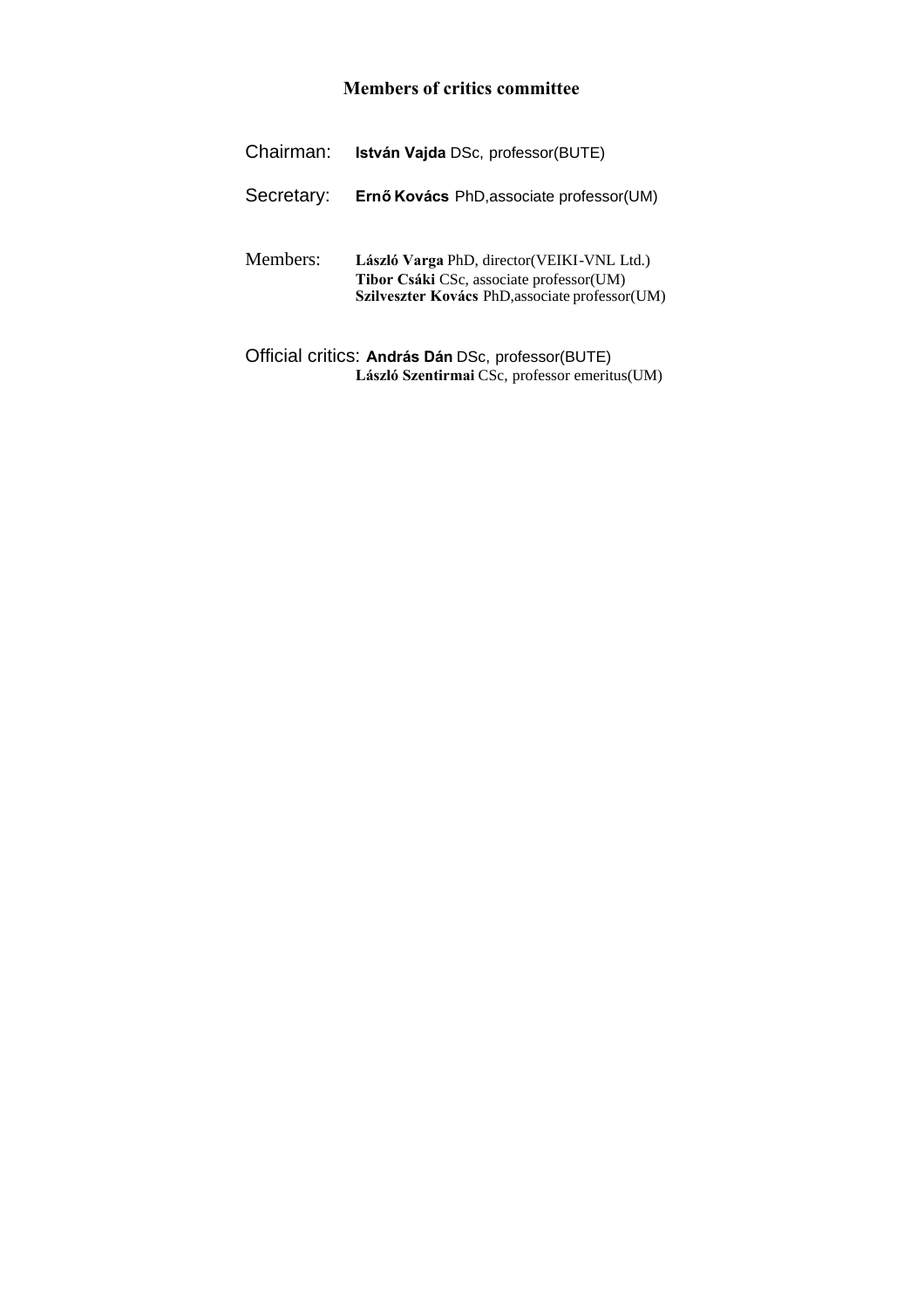# **1.Introduction**

The trustiness of industrial output is highly influenced by the trustiness of electric networks. We can state that the quality and efficiency of supplied current is essential for productivity and competitiveness.

It is known that the current supplied by plant works regarding disturbances can be considered clear, and its transmission toward the consumer do not cause any damage in it and the source of disturbance is the consumer itself. As the individual consumers are not independent in energetic ways the disturbance caused can influence the quality of supplied energy by the other consumer. Several consumers who cause disturbances can be supposed at the same time on the wide networks so different disturbance picture evolves in a resultant, time and space.

The exploration and the confinement of disturbance sources is an important task in the smooth current supply.

The consumers like these can disfigure the ideal sinus shape of the waves of the currency on the network and together with this (upon the function of network tenseness) the wave shape of supply voltage.. The spasmodic load of other consumers like electric drives controlled by industrial electronics or heavy-duty welding machines, arc furnaces can "drag" the network with electronic swings causing rots, currency running-by and transients in currency. These so called network reactions can not only be dangerous for other unintended consumer but some interferences like 'flashing' generally known as flicker effect is harmful for humans and cause environmental pollution a risk for health.

The general quality of electricity supply are the following: frequency, slow change in voltage, voltage sign shape, fast change in voltage, rot in voltage, overrun, voltage failure, asymmetry.

Nowadays there is a significant change in the consistency of consumers. It can be seen both in industrial, communal and lightning techniques as well. This change is for the incredible level of IT technology and the spread of energy-save technical equipments. The changing in the sequence of consumers influences the quality of supplied currency and indicators which were not important in the past became significant e.g. short-time currency stripping.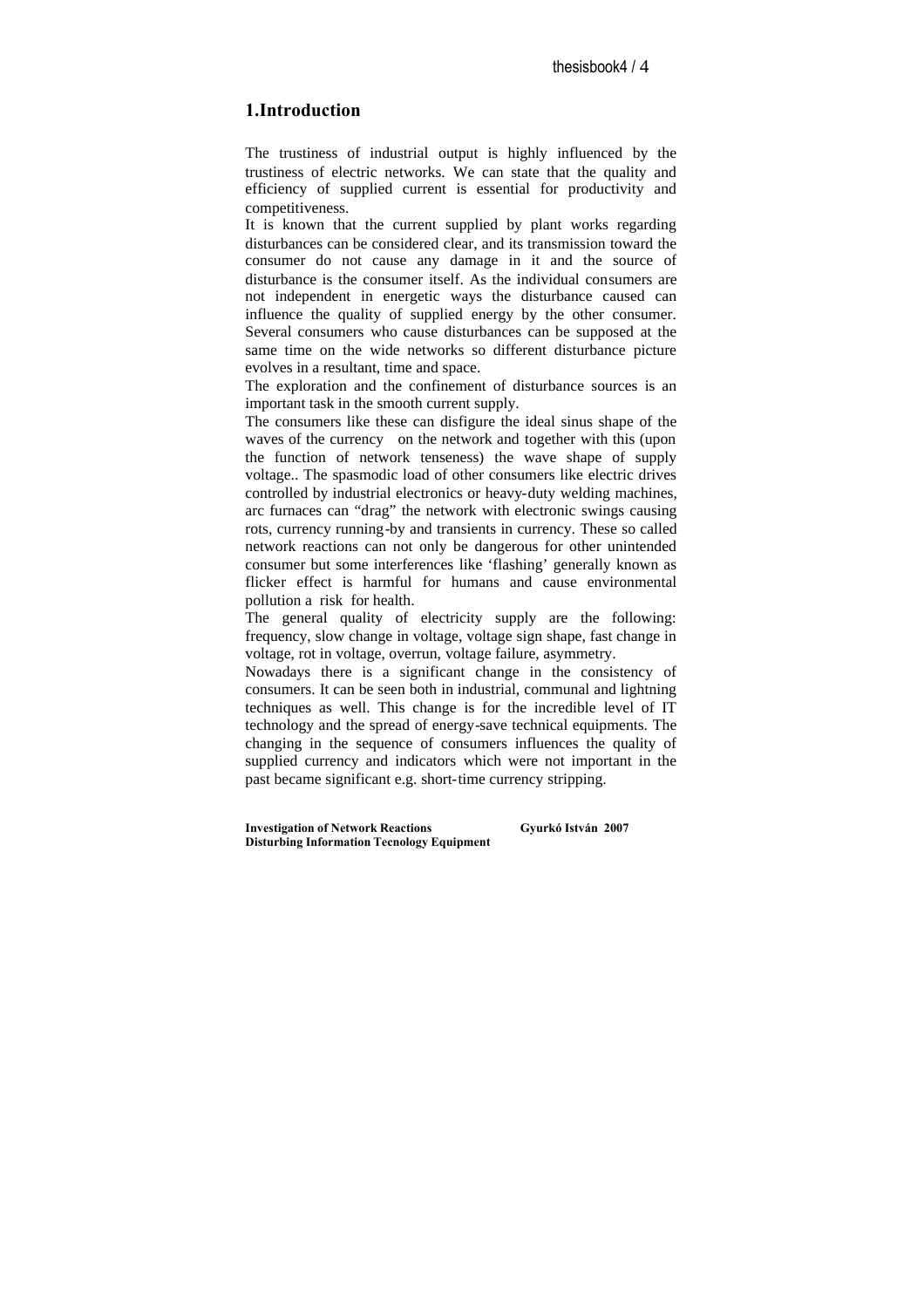The reference sensitivity of computing and measuring equipments called the electronical information equipments is competitively higher than other electronical equipments. That's why the different interferences in networks and the electromagnetic fields around the equipments especially for the IT equipment can be a contingency.

In the first part of my dissertation there is a review and criticism of literature on the pointers of quality of supplied energy, the quality of energy , the interaction between consumers, and the literature which is very important according to IT equipment. The literature is dealing with the quality and the general effects of supplied energy extensively. There is a wide scale on this topic in IEC standard but I realized that the definitions are not always precise the measuring results are ambiguous and as the result of it there are cases not defined in standard where the sensitivity of IT equipment can appear. If we take into consideration the widespread of IT equipment, software and the world-wide usage of them and the fact that without of them the world will not work properly it is highly essential to do some research work on the interferences in networks.

The second part of my dissertation is the important part of my work, I investigated the specific network disturbances, their spread and effects which can be a danger for the working of IT equipment., and extend on networks connecting with civil electricity supply.

The sensitivity of IT equipment were measured in the laboratory of University of Miskolc in the faculty of Electro technology and Electronics and on the other hand I checked the data measured in the laboratory on real networks in the area of North Hungary. This area is the most industrialized part of the Hungary according to electricity utilization. Heavy industry,

(metallurgical factories, chemical works ) are significant and in the last few years several high power needed shopping malls were built which can influence the network. In the meanwhile the numbers of industrial consumers working with mechatronic, electronic and machine industrial technology are growing and they need qualified supply.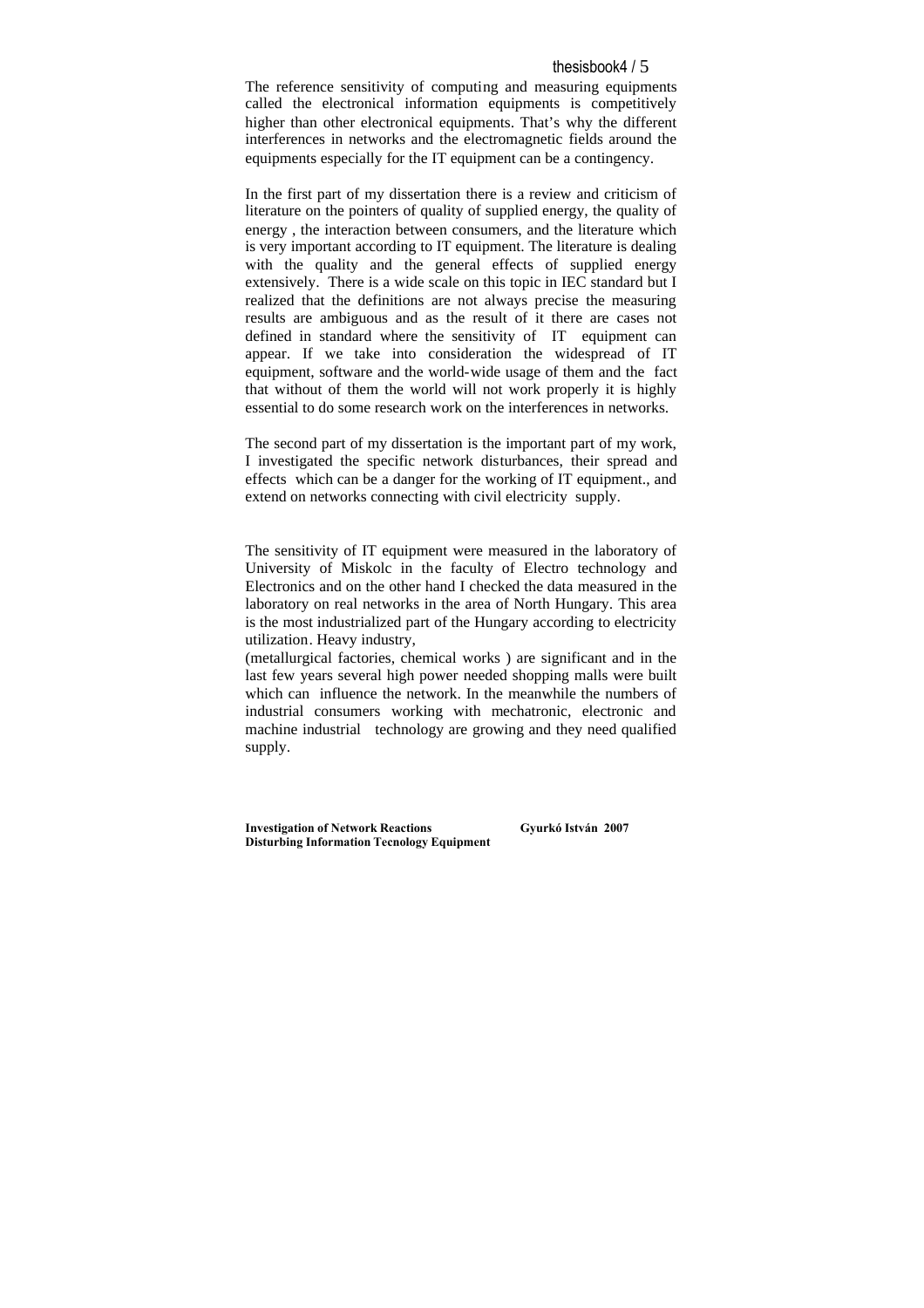# **2. Reason of research**

I determined the following aims:

#### **2.1 Examination of the sensitivity of IT equipment with laboratory research**

The aim of the examination is to definite the influence of the following disturbances to the IT equipment working in laboratories:

- short-time voltage outage
- voltage sag
- waveform distortion of welding and public lighting

#### **2.2 Troubles caused by disturbances spreading on networks**

I studied the sensitivity of IT equipment with measures done in laboratory of University of Miskolc in the faculty of Electronics and Electro technology.

I made industrial studies on the places shown figure 2.1. The results strengthened and certified the results of measures in laboratory. The dissertation deals with some results measured in the fields especially where the production direction and technology uses IT equipment in great numbers. These are the following:

- Investigation made in industrial factories in Eger and Jászberény
- Effects of automatics built in stations
- Lame working effects of 120 kV network

## **2.3 Flashing generated by electric arcfurnaces and summerizing of it on public networks**

The health-demanding effects of the IT equipment, led and other other equipments producing light energy is caused by flicker effects. The resultant disturbances of several consumers appears on 120 kV network and its studying the rearranging of components with a new mathematical method is the main topic of this dissertation.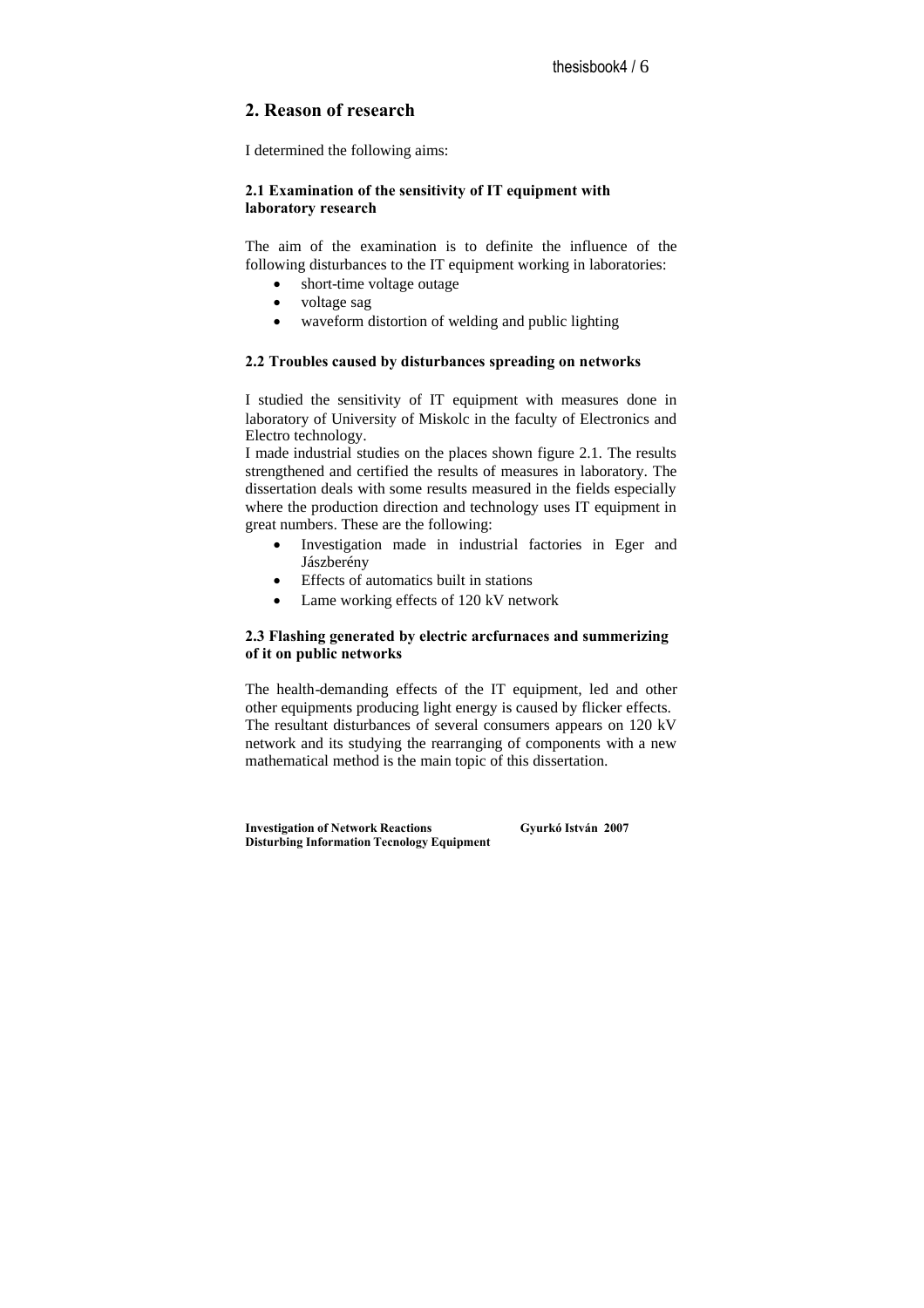



figure 2.1 120kV main distributing network of ÉMÁSZ Ltd.

# **3. The methods of research**

#### **3.1 Methods used during the research**

A significant part of the research was done on computers obtainable in commerce. For the source of disturbances I used a welding machine and three different types of public lightning which are producing high strong upharmonics . In the process of measuring I used five computers at the same time and I made conclusion upon the results of the great number of measures.

The laboratory arranging represented the industrial arranging very well. I checked the reaction of computers for the slow changing of voltage with measures and for the the omission of voltage as well. It is shown in figure 3.1

An equipment at the faculty of Electronics and Electro technology in the University of Miskolc made the slow changing of voltage sure, and for the short time, min. 1 period voltage omission I invested a theoretically new electric circuit unit whose diagram is shown by figure 3.2.

In the case of measures done by computers I used 16 channels, high speed, 12 bits A/D transformers made by National Instrument and a drawing software for the collecting of data by computers.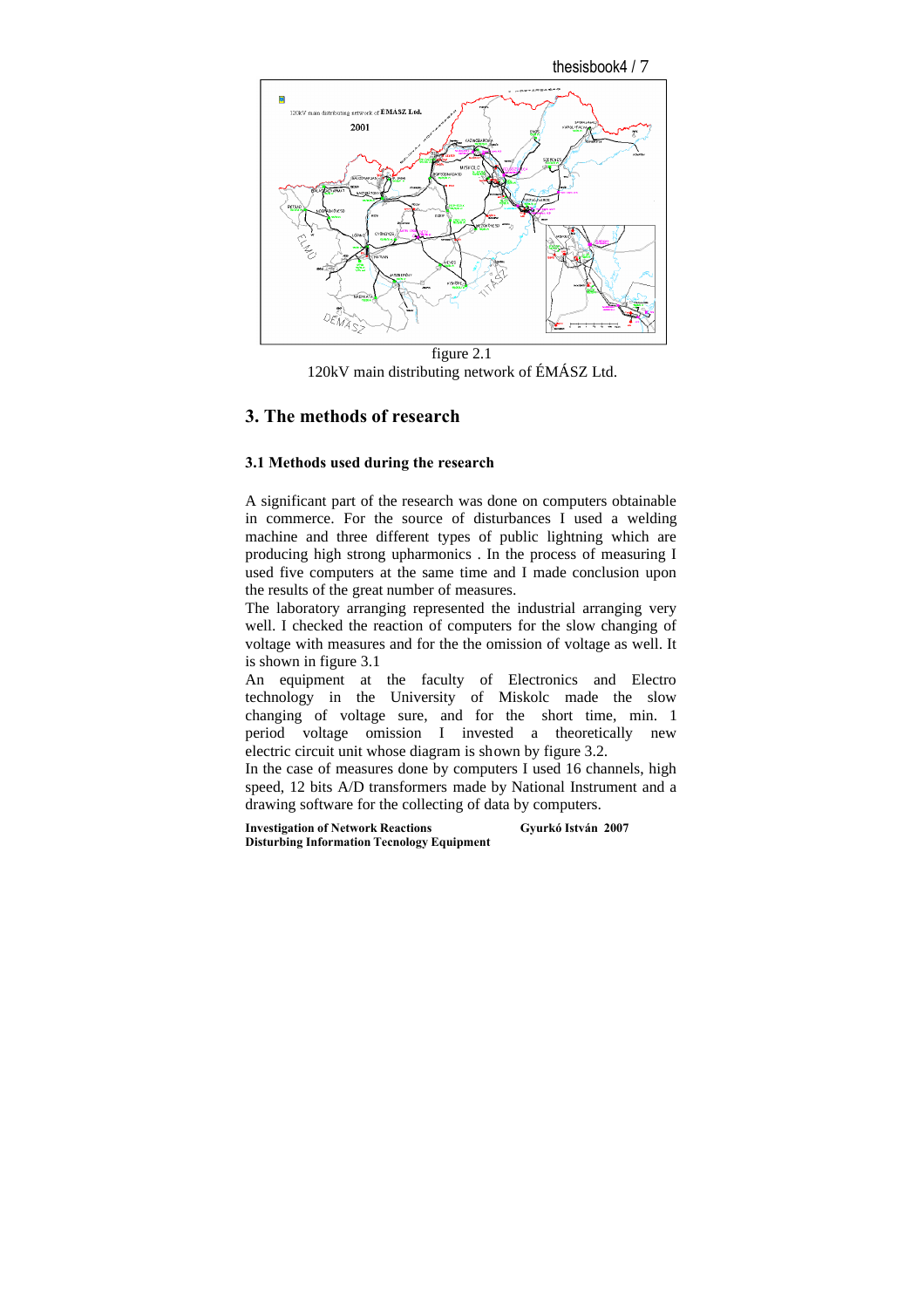





figure 3.2 Circiut providing short time voltage omission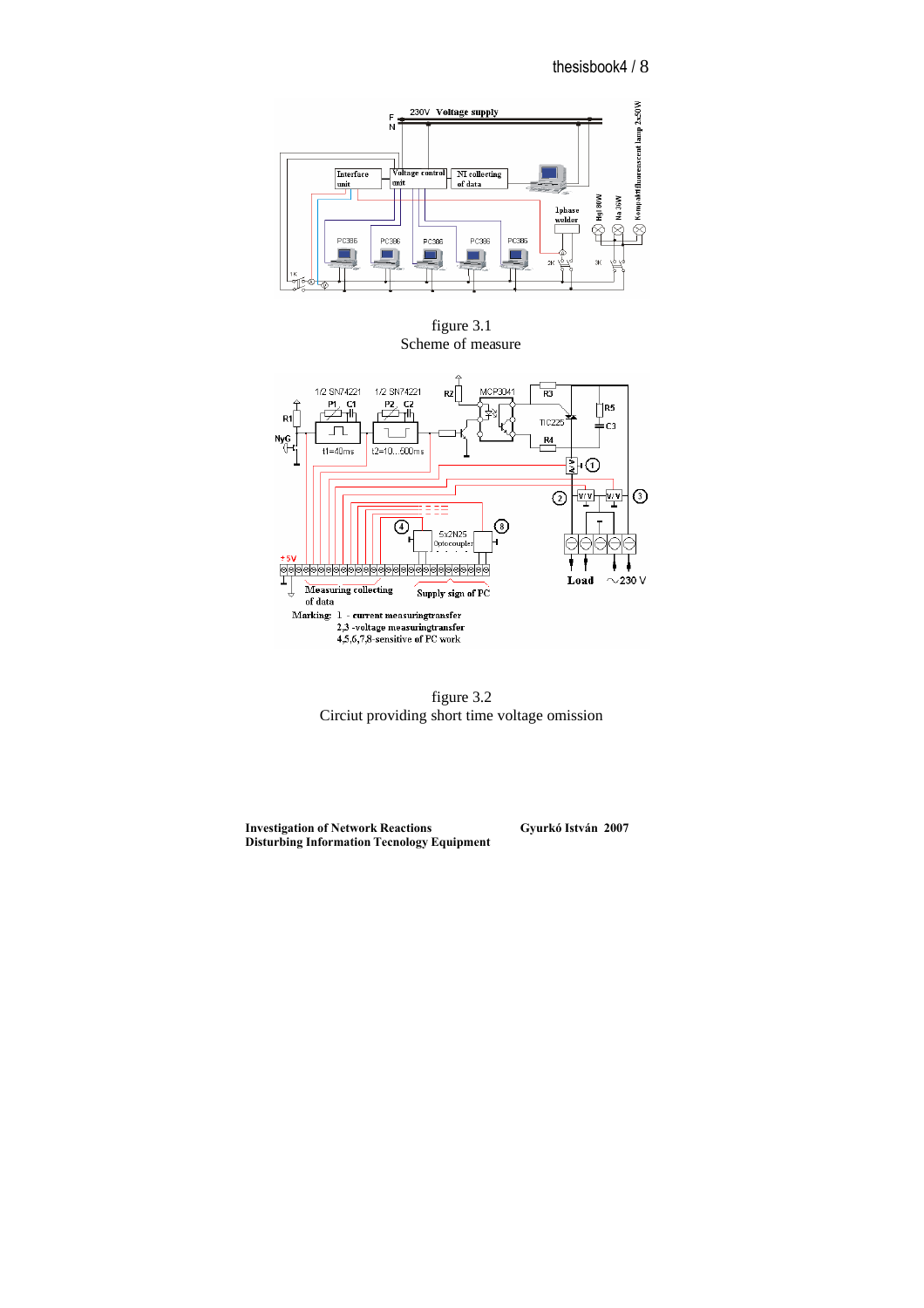#### **3.2 Methods for the investigations of troubles caused by disturbances spreading on networks**

I used methods providing synchronous data on electrical networks with high spread and stoic disturbances whose main point is the several investigation done at the same time on several points recorded for long time. (more than 30 days)

I made synchronous investigations in Eger –south station and 120 kV station in Jászberény and in purpose of tranzienses I generated artificial disturbances on  $23<sup>rd</sup>$  May 2002. I made investigation on the inner network 0.4 kV of Electrolux Ltd in Jászberény.

On the 3.3 and 3.4 figure the measuring points are shown.



figure 3.3 Scheme of energy supply of Electrolux in Jászberény showing the measuring points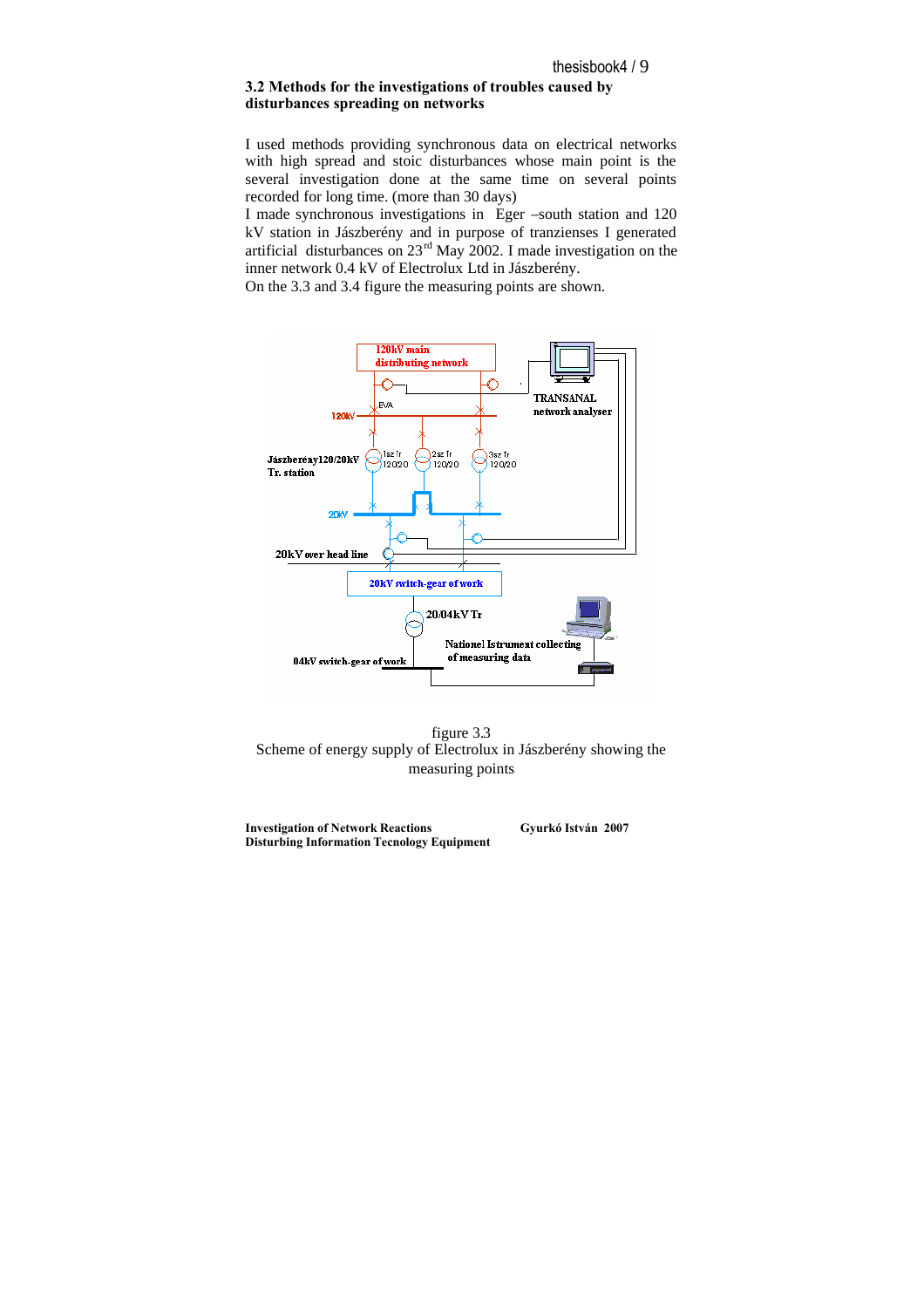### **3.3 Methods used for the investigation of spreading and summarising of flashing generated by acfurnaces**

The level of disturbances effects of flashing standardized by UIE-IEC is calculated with the following quantities: short- time flicker effect with 10 minutes changing of sliding time flicker effect from 120 data following each other in a minute calculated as:

$$
P_{_{l1}}(k) = \sqrt[3]{\frac{1}{120} \sum_{i=0}^{119} P_{_{s11}}^{^3}(k-i)}
$$

In the practice  $P_{lt}(1)$  is used and that's why I followed the scheme above in the process of evaluation.<br> $\frac{BGRR-ESZAX}{120/36/10 \text{ kV}}$ 



figure 3.4 35 kV network connections of energy supply of ZF Hungary Ltd showing the measuring places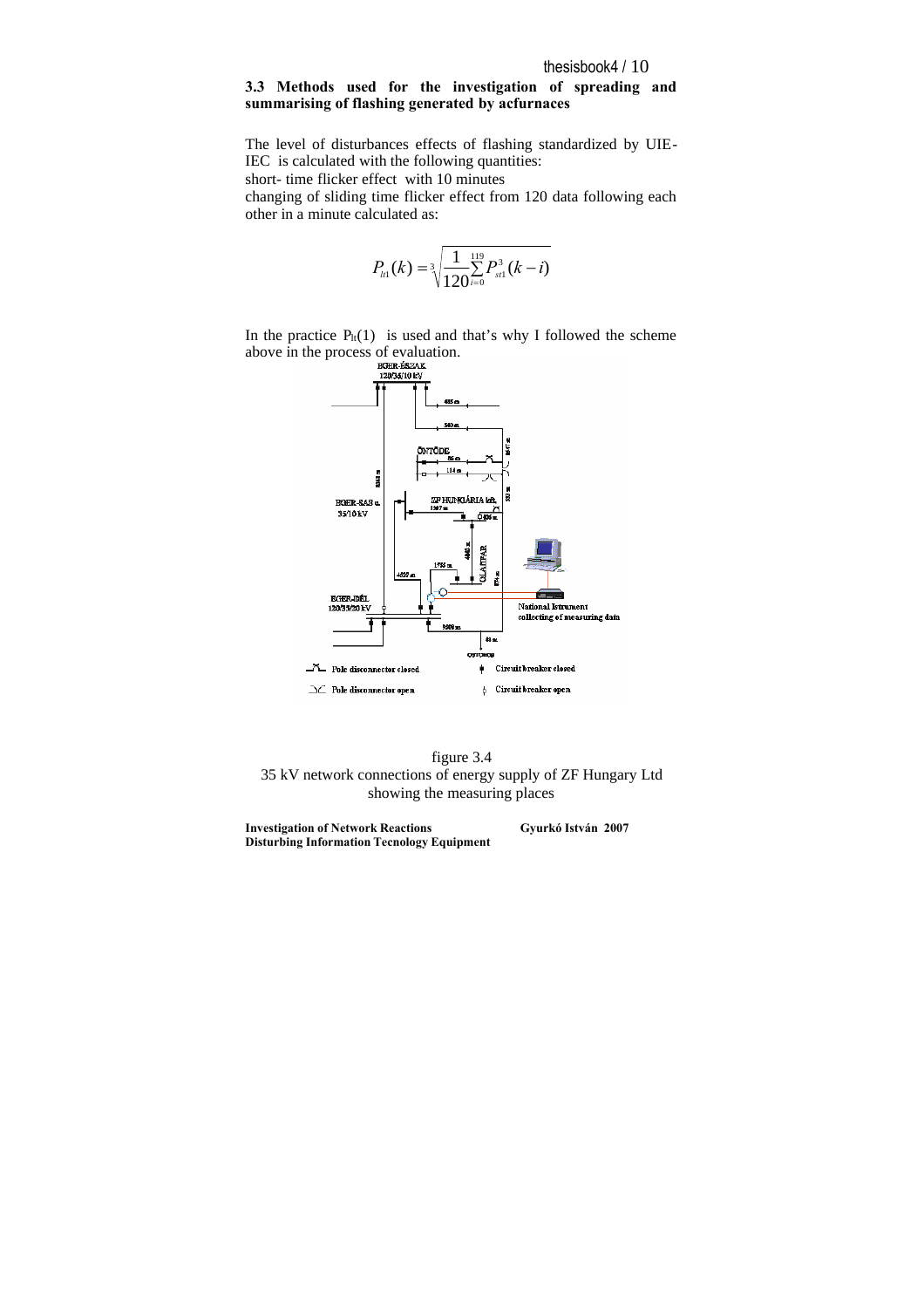Several different consumers can connect to the different part of highvoltage network that generates long-time flickers effects. The measuring done in case like this recorded a resulting so called summarized flicker level.

*But this summarised value is not only the mathematical summarization of components*. Both the short and long time flicker level and mathematical –statistical methods are used as well.

( calculus of probabilities) upon them a general summarizing rule has not been worked out yet.

The methods provided by measures which I carried out, for the determination of componenets are that we eliminate consumers generating flicker effects after each others. ( exactly we measure time when they are not working)

The measures done and the determination of components separately proved the fact that the average value of the resulting flicker effect can be calculated by the rules of summarizing of dispersion with relatively high correctness considering the DAM- Felsőzsolca- Ózd 120 kV network impedantial relation.

## **4. The new scientific results Theses**

Measuring carried out in laboratory were totally proved by industrial data by Eger ZF Hungary and Electrolux, Jászberény. Based on my resarch on this field I came to the following scientific achievement drawn up in four thesis:

*Thesis 1*: *I developed a principle new computerized measuring process and a software for the examining of the effects of short –time voltage omission. (0-100 periodical time).*

*On the results of my scientific research performed by new measuring process I carried out in practice and upon the diagrams I pointed out that the deficiancy of the machines statrted at T<sup>1</sup> sec. after the beginning of the omission. Growing the time of omission reaching the T<sup>2</sup> sec all the machines fell out. T<sup>1</sup> and T<sup>2</sup> are the value of the IT equipment.The new method can make the controlling of voltage sensitivity of any IT equipment possible*.

*Thesis 2: I found out that if the upharmonius content of mains voltage is THDu>10% for more than 10 minutes, problems can appear in the working of IT equipment e.g data losses and freezing.*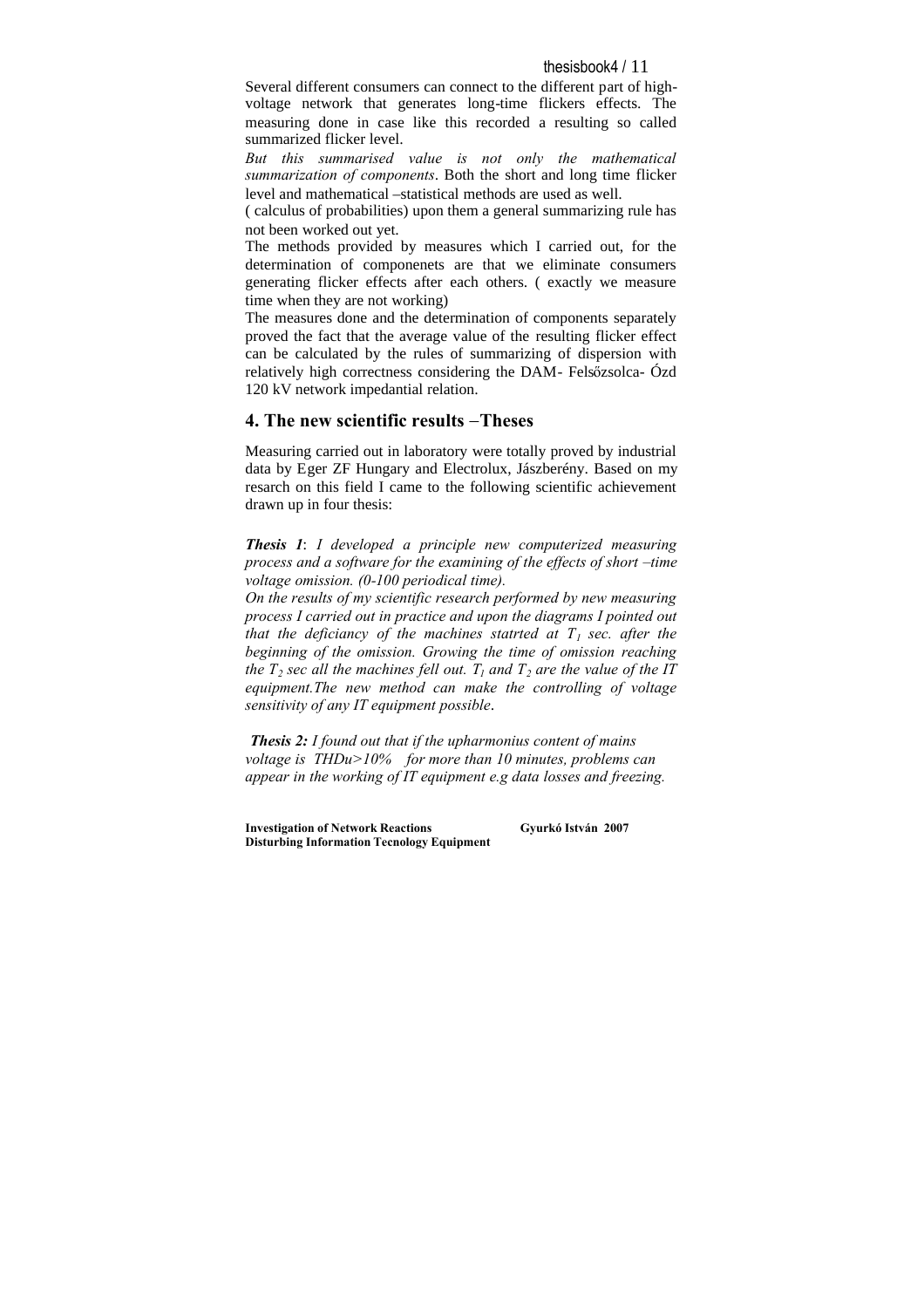*According to the MSZ EN50160 standard the 95 % of THD value in any one week period can not be more than 8%. For the rest 5% which means 8 hours in a week there is no any regulation. Tha standard does not cover the fact that THD >10% should not occur. In the process of modernization of the standard I suggest taking it into consideration.*

*Thesis 3 I stated that the value of omission time of IT equipments and the rest-voltage depends on the sloping of voltage reduction. If the decreasing of voltage mesured in V/sec is more than 1000 the time of omission is less than 0,3 sec and the restvoltage is under 25%. If the decreasing of voltage measured in V/sec is less than 300 the omissiion time grows up to about 0,6 sec and the restvoltage is about 50%. It is typical of transition and the whole process that in time of breaking the voltage down the sensitivity of IT equipments against the restvoltage is*

# *(0,9-Um(p.u))xTomission=constant*

*So IT equipments fall out in case of voltage break down if the missing voltage –time area reaches the characteristic value of certain IT equipment.*

*Thesis 4: Upon the results of my scientific research and the diagrams I stated that the flickers generated by high-performance equipments working in pulsating mode (e.g electric arcfurnaces and electric railways) can appear and summerize. The value of source flicker at the measuring point is given by k power of the flicker by the individual users minus k root.*

$$
P_E = \sqrt[k]{P_{1f}^k + P_{2f}^k + \dots + P_{nf}^k}
$$

 $(P_{1f}, P_{2f}, P_{nf}$  are the flicker levels by users generating *embarrasments*)

**Investigation of Network Reactions Gyurkó István 2007 Disturbing Information Tecnology Equipment** *I checked the theoratical calculations in several power stations and the same results proved me right. With several calculatings on places far from each other I recorded the effects of two high performance flicker sources situated nearby, DAM arcfurnace and OAM arcfurnace as well and the common influance of the two furnaces and other sources. I compared the source value of average*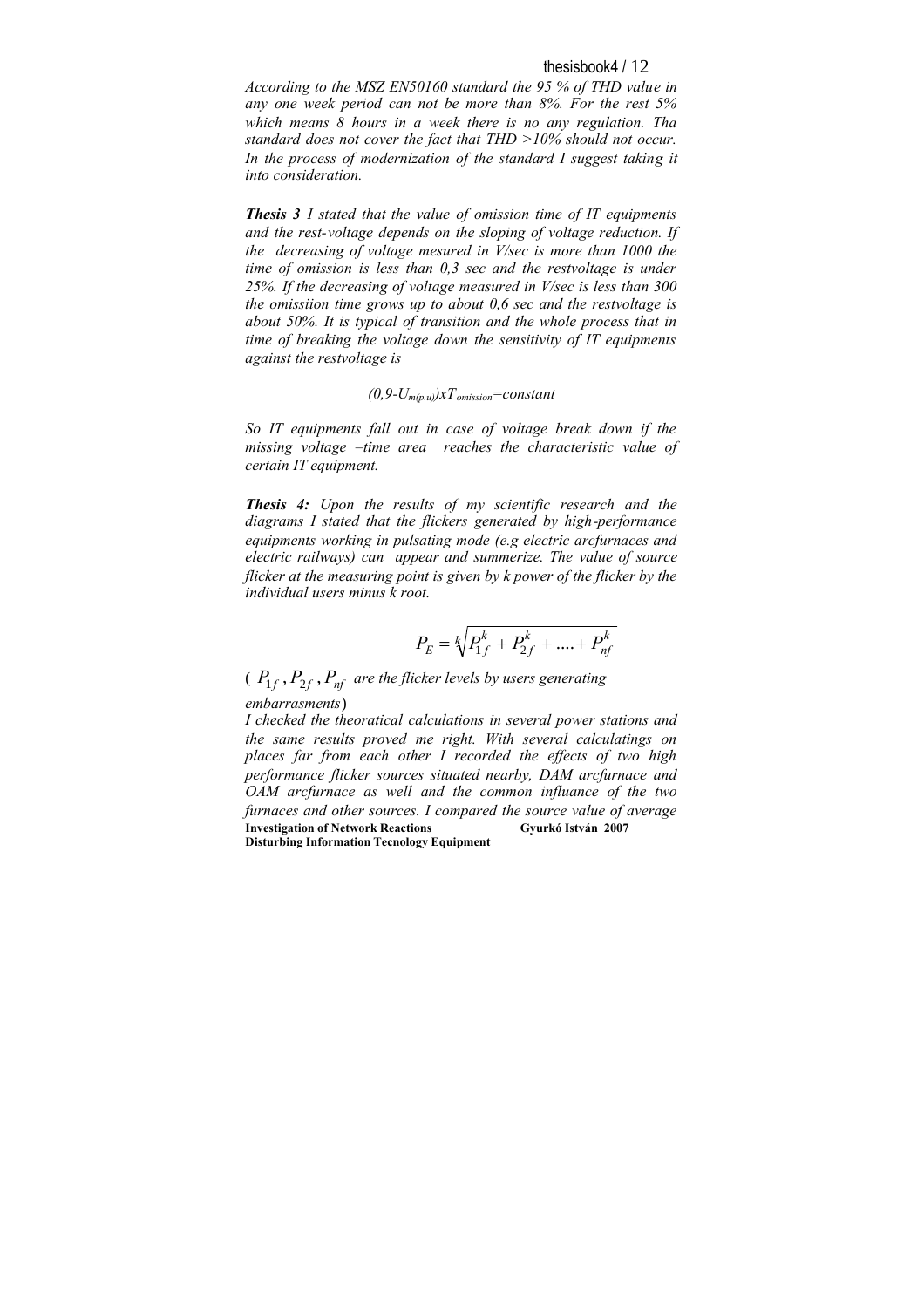*P measured on several points and the caklculated values and I found out that the measured and calculated values are near the power of k=2 in every cases. I verified that the value of k in flicker summerizing is*





## **5. Application of new scientific results**

On the results of my scientific research any IT equipments can be checked properly. The reaction for short time voltage omission and other disturbances can be determinable.

The results obtained can be comparable with the working time of the automatics used by current supplies. According to this method the formation of new steps and standards can be done which built-in the networks can reduce the disturbance effect causing troubles in IT equipment. The composition of consumers and technology used is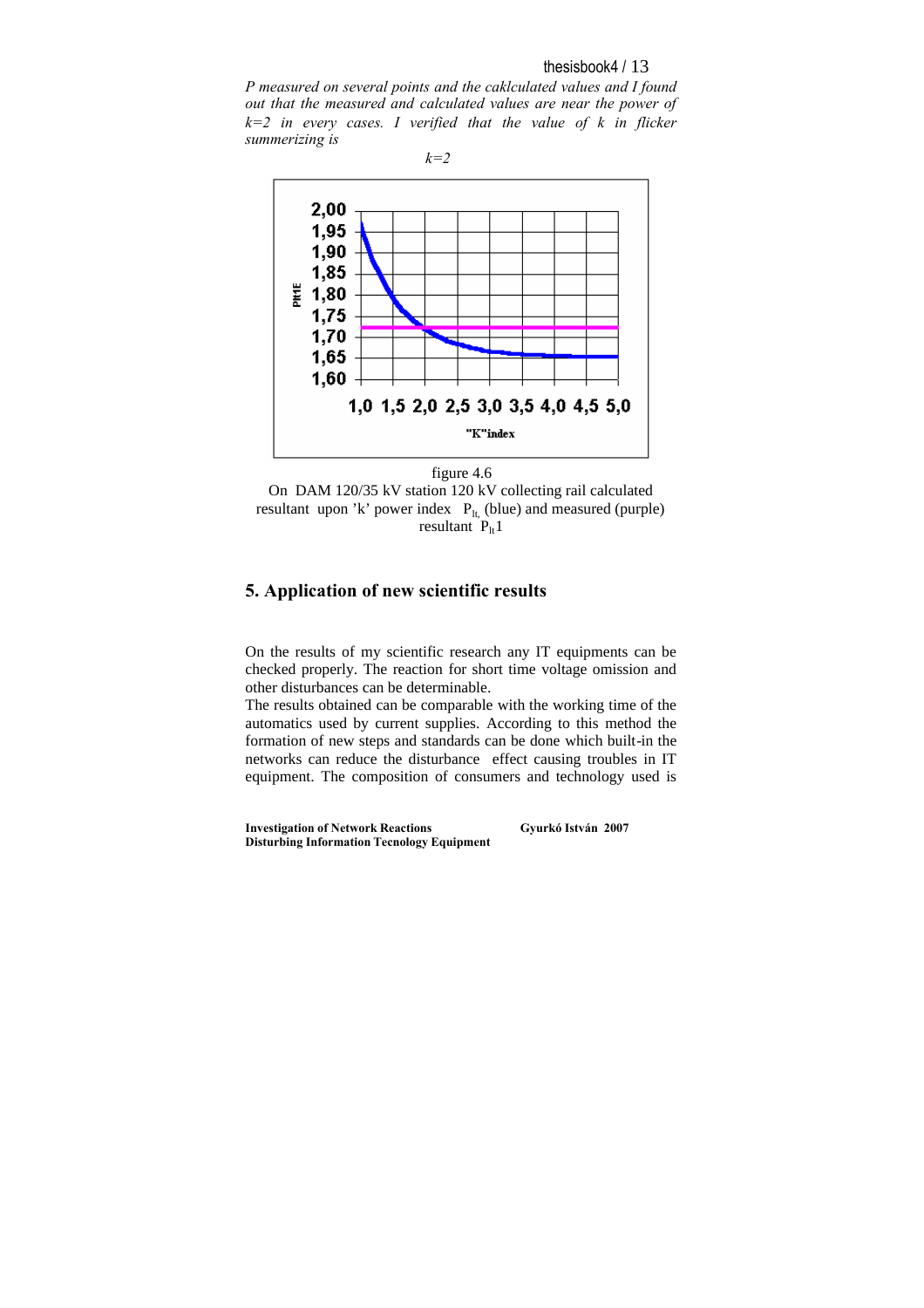changing during the time. Conclusion from one measuring can not be competent. The measures must be done in certain periods.

The investigation of flicker effect is essential. Human health, the health of people sitting in front of screen and the prevention of neurotically is well known. The disturbances generated by flickers and the endangering effects for the IT equipment are less known. That's why the continuous assessment of the quantity value of currency supplied on uninterrupted networks and the reveal of harmful effects is very important. (voltage cut-down, torsion of wave-shape, changing of amplitude, flicker effects etc.)

In the future more attention should be paid on the reveal of consumers causing harmful effects and investigation of protective new methods for supporting the safe and quality of production supported by electronics.

## **6. References related to theses**

## **6.1 Publications**

- 1. **Gyurkó István, Pénzes László: Szélerőmű csatlakoztatása az** ÉMÁSZ hálózati Kft közcélú hálózatán. ELEKTROTECHNIKA 2007/9sz.
- 2. Gyurkó István: Az Információtechnológiai berendezések érzékenységének vizsgálata laboratóriumi mérésekkel. ELEKTROTECHNIKA 2006/10sz.
- 3. Gyurkó István: A nagyvasúti villamos vontatási fogyasztók hálózati visszahatásának vizsgálata. ELEKTROTECHNIKA 2005/10sz.
- 4 Gyurkó István: Elektronikus informatikai berendezéseket zavaró hálózati visszahatások vizsgálata. ELEKTROTECHNIKA 2005/5sz.
- 5. **Gyurkó István**, Gyimóthy Béla: Áramszólgáltató vállalatok hálózat üzemeltetési folyamatainak informatikai támogatása. ELEKTROTECHNIKA 2002/2sz.
- 6. Gyurkó István: Gázmotoros létesítmények generátorainak hatása a hangfrekvenciás jelszintre. ELEKTROTECHNIKA 2002/1sz.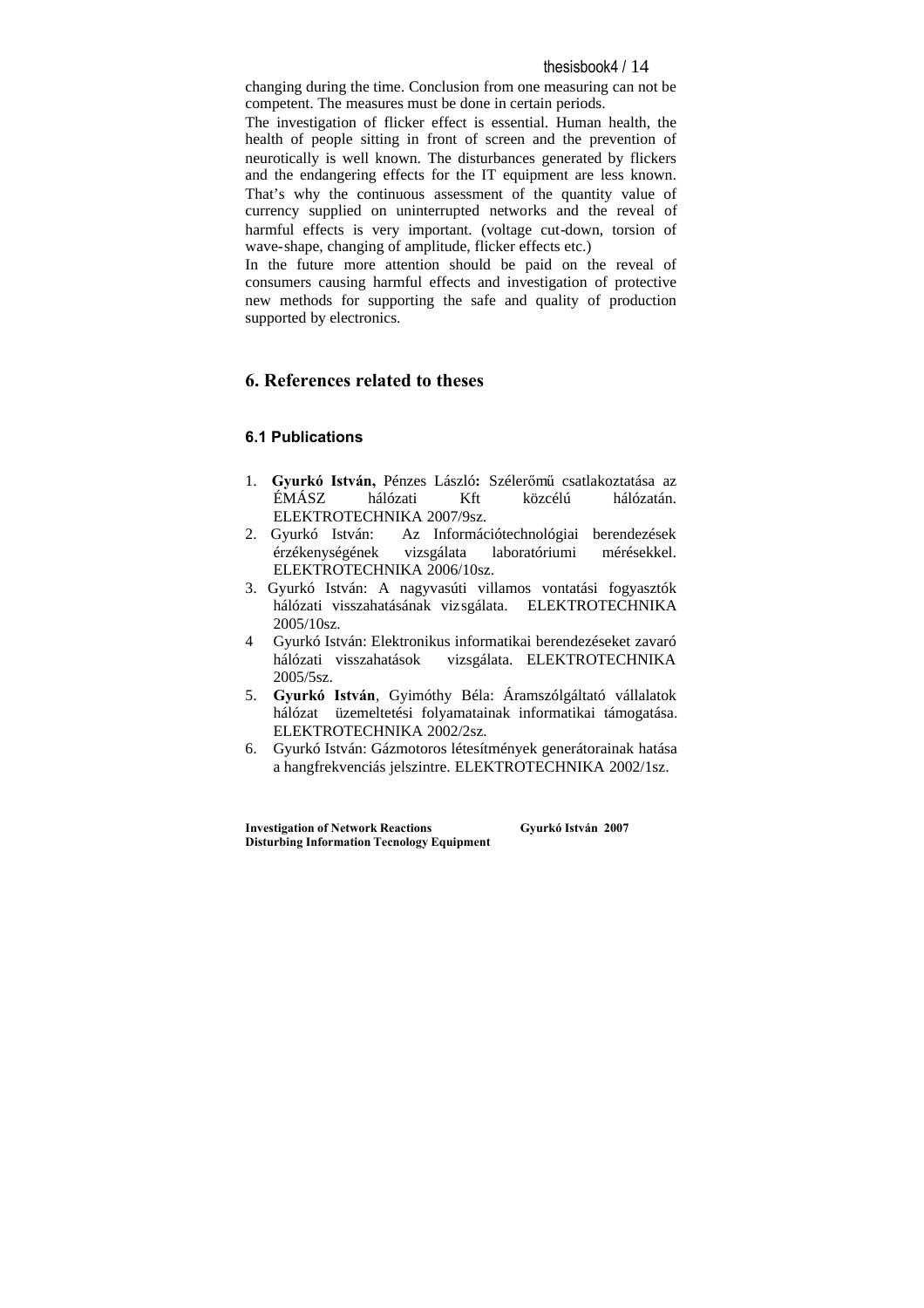- 7. **Gyurkó István** , Kiss József: Gázmotorok hálózatra kapcsolása és szerepe Salgótarján távhő ellátásában. ELEKTROTECHNIKA 2001/7sz.
- 8. Spala János, Szurdoki János, Podonyi Gábor, **Gyurkó István**: Meglévő egyrendszerű 120kV-os távvezeték átépítése kétrendszerűvé. ELEKTROTECHNIKA 2001/3sz.
- 9. Gyurkó István: Hazai és nemzetközi tapasztalatok a kompozit szigetelők alkalmazásáról. ELEKTROTECHNIKA 2000/10sz.
- 10. Gyurkó István: Nagy -és középfeszültségű készülékek, berendezések műszaki követelményei. ELEKTROTECHNIKA 1999/4sz.
- 11. Gyurkó István: Környezetbarát 20kV-os szabadvezeték építése ELEKTROTECHNIKA 1998/2sz.
- 12. Gyurkó István: Burkolt 20kV-os szabadvezeték hazai alkalmazhatóságának műszaki feltételei. ELEKTROTECHNIKA 1996/12sz.
- 13. **Gyurkó István**, Simon Kálmán, Spala János:Villamos ívkemencék visszahatása a közcélú hálózatra. ELEKTROTECHNIKA 1995/6sz.
- 14. Gyurkó István: The situation of centralized ripple control system on the ÉMÁSZ Rt. area. Technology Transfer and Telecommunications Programmes TEMPUS JEP December 2001.

### **6.2 Lectures of authority research**

- 1. Gyurkó István: An Analytical Survey on Reaction to the Grid of Electric Railway Consumers. microCAD2004 International Scientific Conference 17-18 March 2004.
- 2. Gyurkó István: Information Technology Investigments in Case of Connecting the Electric Energy Supplying Facilities Onto Networks of Public Purpopes. microCAD2003 International Scientific Conference 6-7 March 2003.
- 3. **Gyurkó István,** Podonyi Gábor: Increasing of transmitting capacity of HV transmission lines. DistribuTECHEUROPE 2001 Berlin 2001 nov.6-8.
- 4. Gyurkó István: Modem operatíonel management at the North-Hungarian Electrcity Board. 10th International Svedala Symposium on Ecological Design Budapest 1992 szept. l3.
- 5. Gyurkó István: Környezetbarát 20-kV-os szabadvezeték építése. MEE Vándor- gyülés Debrecen 1997év.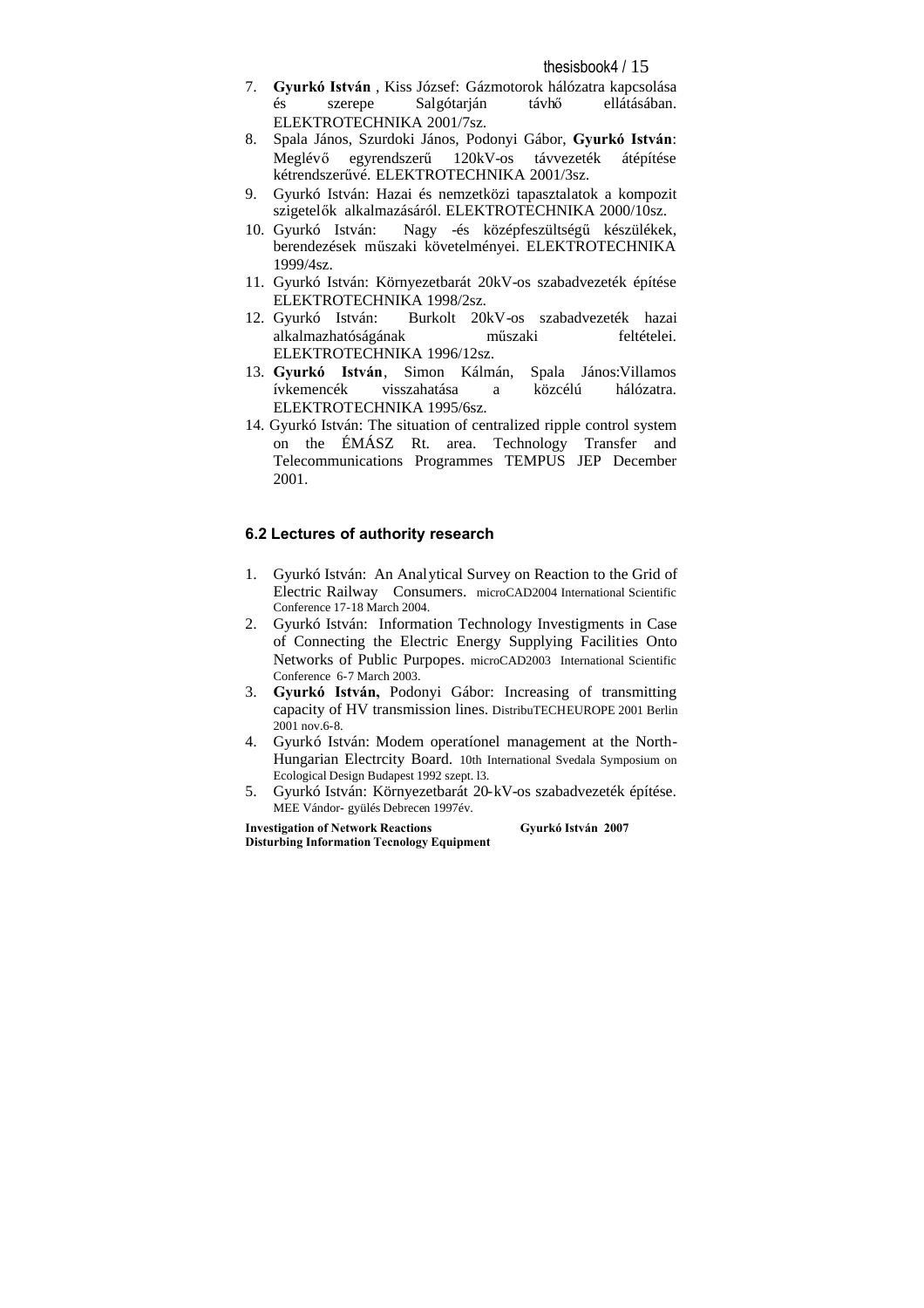- 6. Gyurkó István: A Diósgyőri Acélművek ívkemencéje által okozott flicker csökkentésének lehetőségei. MEE Vándorgyülés Siofok 1998.év.
- 7. **Gyurkó István**, Rejtő Ferenc: Monitorok erősáramú berendezések közelében. MEE Vándorgyülés Eger 1999 év.
- 8. **Gyurkó István**, Spala János: Műszaki újdonságok az OAM Kft villamos ívkemencéjének villamosenergia ellátásában. MEE Vándorgyülés Szeged 2000 év.

### **6.3 Bibliography**

- [1] MSZ EN 50160 A közcélú elosztóhálózatokon szolgáltatott villamos feszültség jellemzői.
- [2] Dán András: A villamosenergia-minőség növelt rézkeresztmetszettel. (Magyar Rézpiaci Központ 1999).
- [3] MSZ 1 Szabványos villamos feszültségek.
- [4] MSZ EN 61000-3-1 Elektromágneses összeférhetőség (EMC). 3.rész. Határértékek, 1főfejezet: Összefoglalás
- [5] MSZ 447 Kisfeszültségű, közcélú elosztóhálózatra csatlakozás.
- [6] MSZ EN 61000-4-7 Elektromágneses összeférhetőség (EMC). 4.rész.Vizsgálati és mérési módszerek, 7. főfejezet: Általános előírások a villamosenergia-rendszerek és a hozzájuk kapcsolódó berendezések harmonikusainak és közbenső harmonikusainak mérései és mérőműszerei számára.
- [7] MSZ EN 61000-3-3 Elektromágneses összeférhetőség Határértékek, 3. főfejezet: A feszültségingadozások és a villogás (flicker) határértékei kisfeszültségű táphálózatokon a legfeljebb
	- 16 A névleges áramerősségű berendezések esetén.
- [8] Geszti P. Ottó: Villamosenergia rendszerek.(BME Tankönyv)
- [9] IEC 555-3 Háztartási és hasonló jellegű villamos készülékek által keltett hálózati zavarok. 3. rész: Feszültségingadozások.
- [10] IEC 868 A filicker kiértékelése.
- [11] Y. Baghzouz, R. F. Burch, A. Capasso, A. Cavallini, A. E. Emanuel, M. Halpin, R. Langella, G. Montanari, K. J. Olejniczak, P. Ribeiro, S. Rios-Marcuello, F. Ruggiero, R.